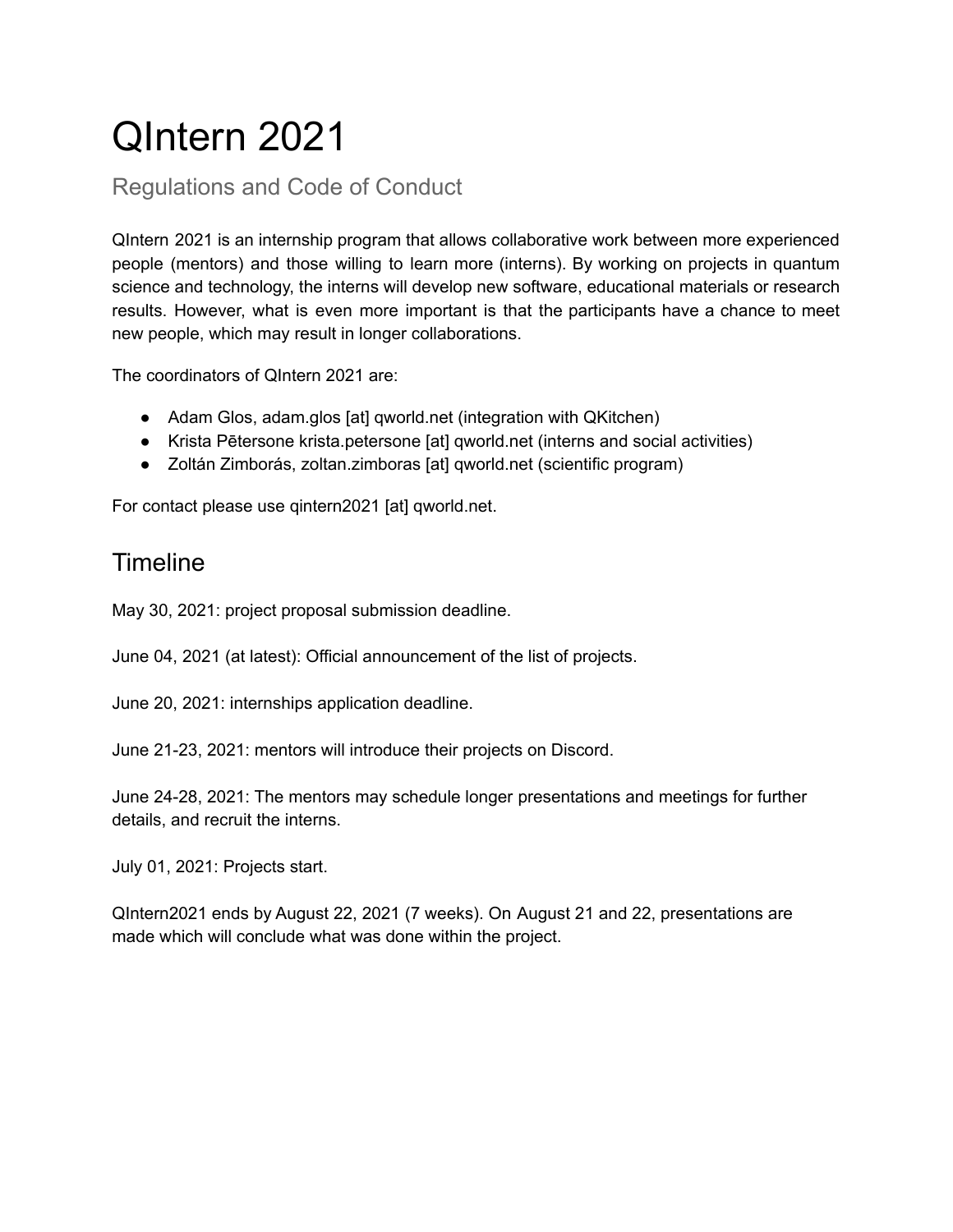#### **Glossarv**

**Mentor** is a person leading a project.

**Intern** is a person working on a project individually or as a part of a team under the supervision of mentor(s).

Mentors and interns are **participants** of the QIntern 2021.

# **Regulations**

### General rules

Each participant must agree to obey the Code of Conduct of **[QKitchen](https://gitlab.com/qkitchen/qworld-documentation/-/blob/dda01f1b5e88a324931271fd57487c86771b0e93/general/code_of_conduct/coc_qkitchen_2020_03_30.md)** and QIntern2021 (below). Furthermore, every participant must agree to obey the rules of the project (if any), and the project's specific code of conduct (if any), and then she or he should behave accordingly.

Each project must be hosted in the repository specified by QKitchen coordinators (GitLab or GitHub) until the end of QIntern2021. Some exceptions can be made by the coordinators of the QIntern2021.

The mentor(s) of a project may define a rule at the very beginning that the developing project will be defined as a QWorld's project or it will be developed under QKitchen or a similar one. The contributors have the right to change this rule later. QWorld encourages the QWorld's mentors to define their projects under QWorld to support the development and expansion of QWorld. The projects must be related to quantum science, technology, or similar.

Mentors agree to share their name, affiliation and personal website (if provided) publicly on our website and other channels. Interns agree to share their name and affiliation once they join the QIntern 2021 project on our website and other channels. Mentors emails may be shared with participants of corresponding projects during the communication. This information is required to carry out the communication strategy of the QIntern 2021. Mentors agree to put names and brief descriptions of their projects on the official website of QWorld.

The final decision about who will join the project will be made by mentor(s), acknowledged by the coordinators. A mentor should not apply as an intern of any project. One intern can take part in at most one project.

The common communication language throughout QIntern2021 is English. The outputs of each project must be at least in English.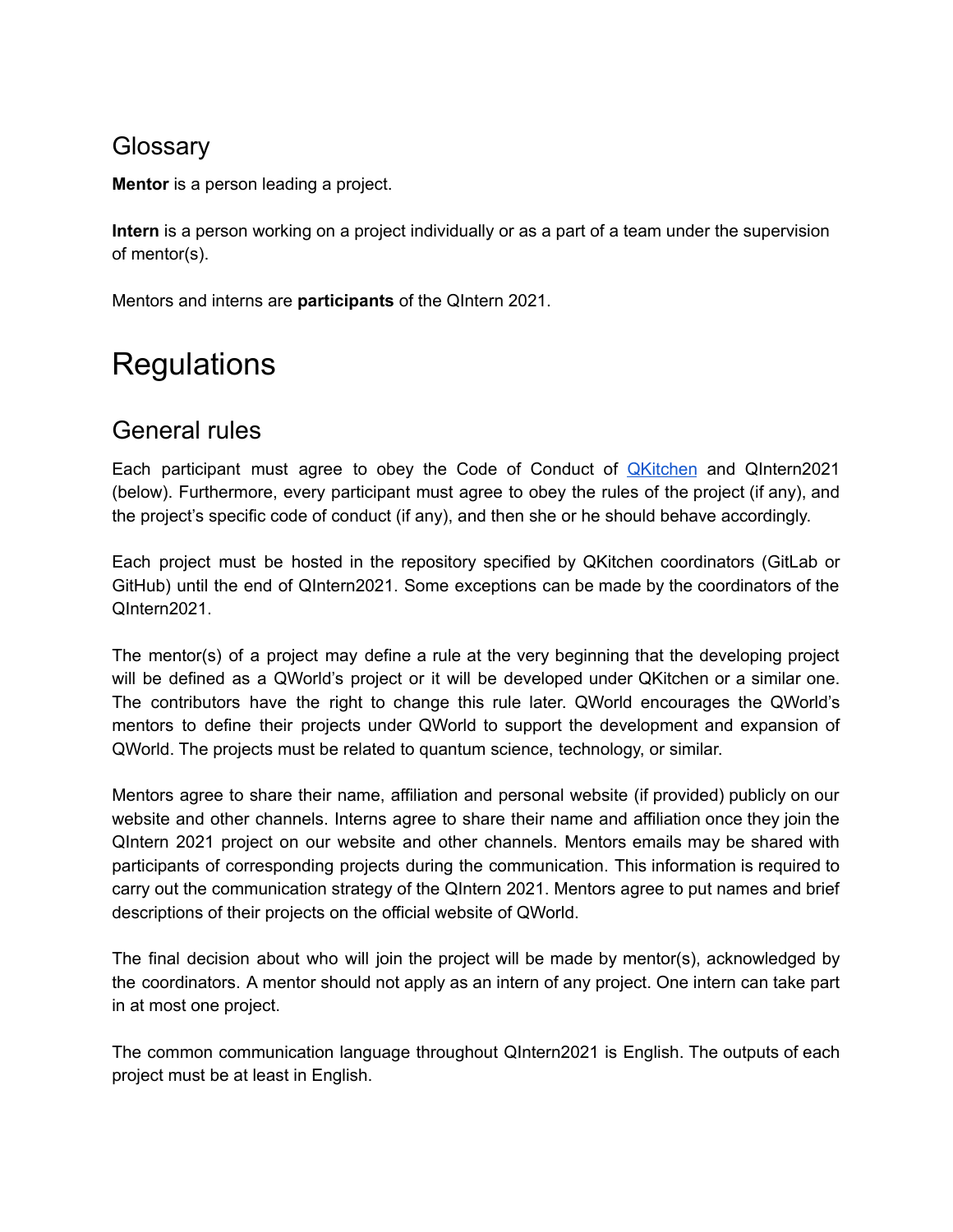The QIntern 2021 project will be held on a dedicated Discord workspace. Participants agree to follow information posted on the Discord workspace.

#### Licenseship and ownership

The content, documentation, texts, graphics, and similar materials are licensed under [CC-BY-4.0](https://creativecommons.org/licenses/by/4.0/legalcode), while code and software are licensed under Apache [License](http://www.apache.org/licenses/LICENSE-2.0) 2.0. Mentors may choose a different open-source license if acknowledged by the coordinators of QIntern 2021.

Each participant is the owner of the part that she or he developed or prepared. However, every participant must agree to obey the license of the project. All projects will be **free to use**, independently of who will be the owner. QWorld does not take responsibility for the form and quality of the work produced.

### Finalization of the project

Each successful or partially successful project should end with a short presentation made by participants working on the project. The presentation should contain the description of produced materials, but we also encourage intern(s) to provide their impression on the project itself, and how they were able to improve thanks to the QIntern2021 program.

We suggest participants of each successful or partially successful project to define a set of rules for further development of the project.

At the end of QIntern2021, a proper annotation is required that the project was developed during QIntern 2021 organized by QWorld. The [logo](https://gitlab.com/qkitchen/qworld-documentation/-/blob/release/images/QWorld/QWorld.png) of QWorld should be included at least once in the file "README.md" appropriately. All contributors must be explicitly written on a file in the project directory, e.g., "Credits.md" or "README.md".

## Code of Conduct

This isn't an exhaustive list of things that you should respect or can't do. Rather, take it in the spirit in which it's intended - a guide to make it easier to enrich all of us and the technical communities in which we participate.

Participants are required to agree with the following Code of Conduct. Coordinators will enforce this code throughout the event. We expect cooperation from all participants to help ensure a safe environment for everybody.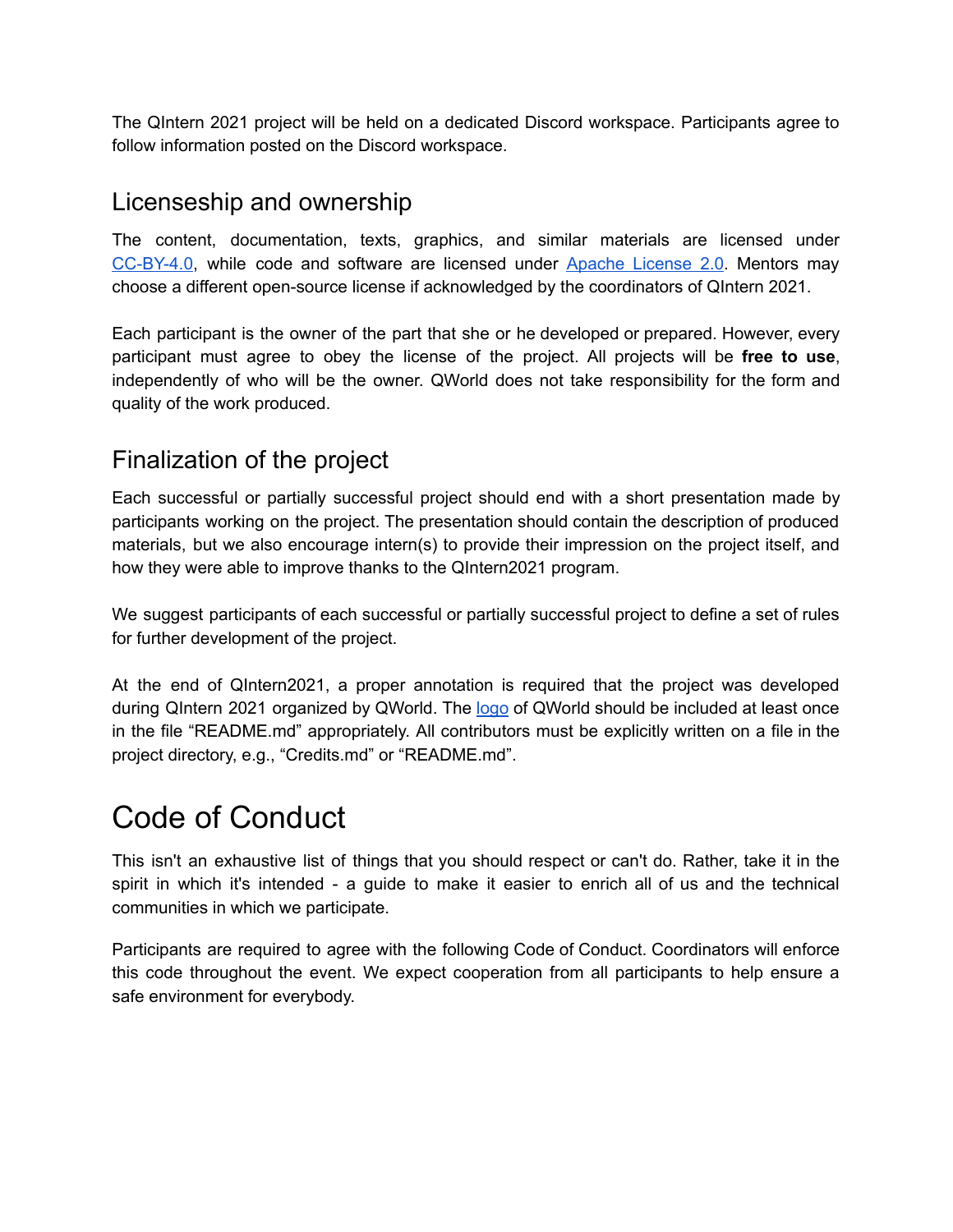### Expected Behavior

The following behavior is expected and requested of all community members:

- Be friendly and patient.
- Be welcoming. We strive to be a community that welcomes and supports people of all backgrounds and identities. This includes, but is not limited to members of any race, ethnicity, culture, national origin, color, immigration status, social and economic class, educational level, sex, sexual orientation, gender identity and expression, age, size, family status, political belief, religion, and mental and physical ability.
- Be considerate. Your work can be used by other people, and you, in turn, will depend on the work of others. Any decision you take will affect users and colleagues, and you should take those consequences into account when making decisions. Remember that we're a world-wide community, so you might not be communicating in someone else's primary language.
- Be respectful. Not all of us will agree all the time, but disagreement is no excuse for poor behavior and poor manners. We might all experience some frustration now and then, but we cannot allow that frustration to turn into a personal attack. It's important to remember that a community where people feel uncomfortable or threatened is not a productive one. Members of the QWorld community should be respectful when dealing with other members as well as with people outside the QWorld community.
- Be careful in the words that you choose. We are a community of professionals, and we conduct ourselves professionally. Be kind to others. Do not insult or put down other participants. Harassment and other exclusionary behavior aren't acceptable. This includes, but is not limited to:
	- violent threats or language directed against another person;
	- discriminatory jokes and language;
	- posting sexually explicit or violent material;
	- posting (or threatening to post) other people's personally identifiable information ("doxing");
	- personal insults, especially those using racist or sexist terms;
	- unwelcome sexual attention;
	- advocating for, or encouraging, any of the above behaviors;
	- repeated harassment of others (in general, if someone asks you to stop, then stop).
- When we disagree, try to understand the reason. Disagreements, both social and technical, happen all the time, and QWorld is no exception. It is important that we resolve disagreements and differing views constructively. Remember that we're different. The strength of QWorld comes from its varied community, people from a wide range of backgrounds. Different people have different perspectives on issues. Being unable to understand why someone holds a viewpoint doesn't mean that they're wrong. Don't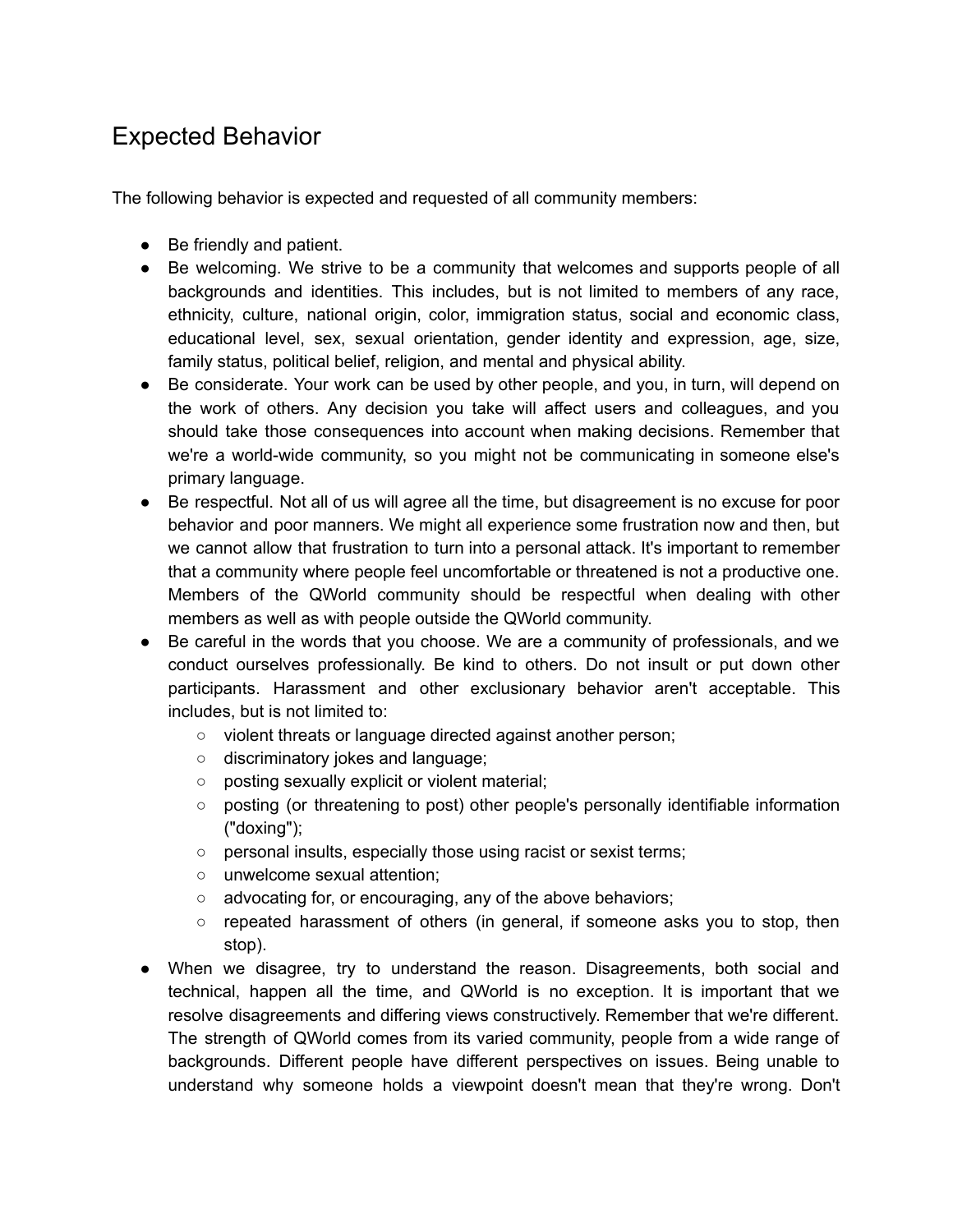forget that it is human to err and blaming each other doesn't get us anywhere. Instead, focus on helping to resolve issues and learning from mistakes.

- Coordinators reserve the right to delete excessive self-promotional or commercial materials.
- Content that has been identified as objectionable, inappropriate, or off-topic will be subject to deletion by channel moderators. Posters will receive a warning and risk being blocked from the channel if unacceptable behavior persists.

These decisions are made by QWorld at its sole discretion.

### Consequences of Unacceptable Behavior

Unacceptable behavior from any participants will not be tolerated. Anyone asked to stop unacceptable behavior is expected to comply immediately.

If a participant engages in unacceptable behavior, coordinator(s) may take any action deemed appropriate, up to canceling the project if the unacceptable behavior comes from the mentor or all interns from the project.

### Reporting Guidelines

If you are subject to or witness unacceptable behavior, or have any other concerns, please notify the coordinator(s). You may also directly contact the Ethics [Committee](http://qworld.lu.lv/index.php/contact) of QWorld.

All complaints will be investigated and appropriate steps will be taken to keep the QIntern2021 community safe and friendly, which may include contacting the person responsible for improper content if necessary. All coordinators and others involved will maintain confidentiality with regard to the reporter of an incident.

To discuss a decision, contact the coordinator(s) or the members of the Ethics Committee of QWorld.

### Incident Response

If the coordinator agrees that the content violates the Code of Conduct, the content is modified with the permission of the author. If the author does not give permission to modify the content accordingly, the content will be removed from the GitLab repository, if possible. In the case of repeated or serious breaking of Code of Conduct, the coordinators may revoke the permission of the author to modify the GitLab content, if given previously, and immediately reject future pull requests. Please be aware that violating the QWorld GitLab Code of Conduct implies violating the QWorld Code of Conduct, hence additional steps may be taken.